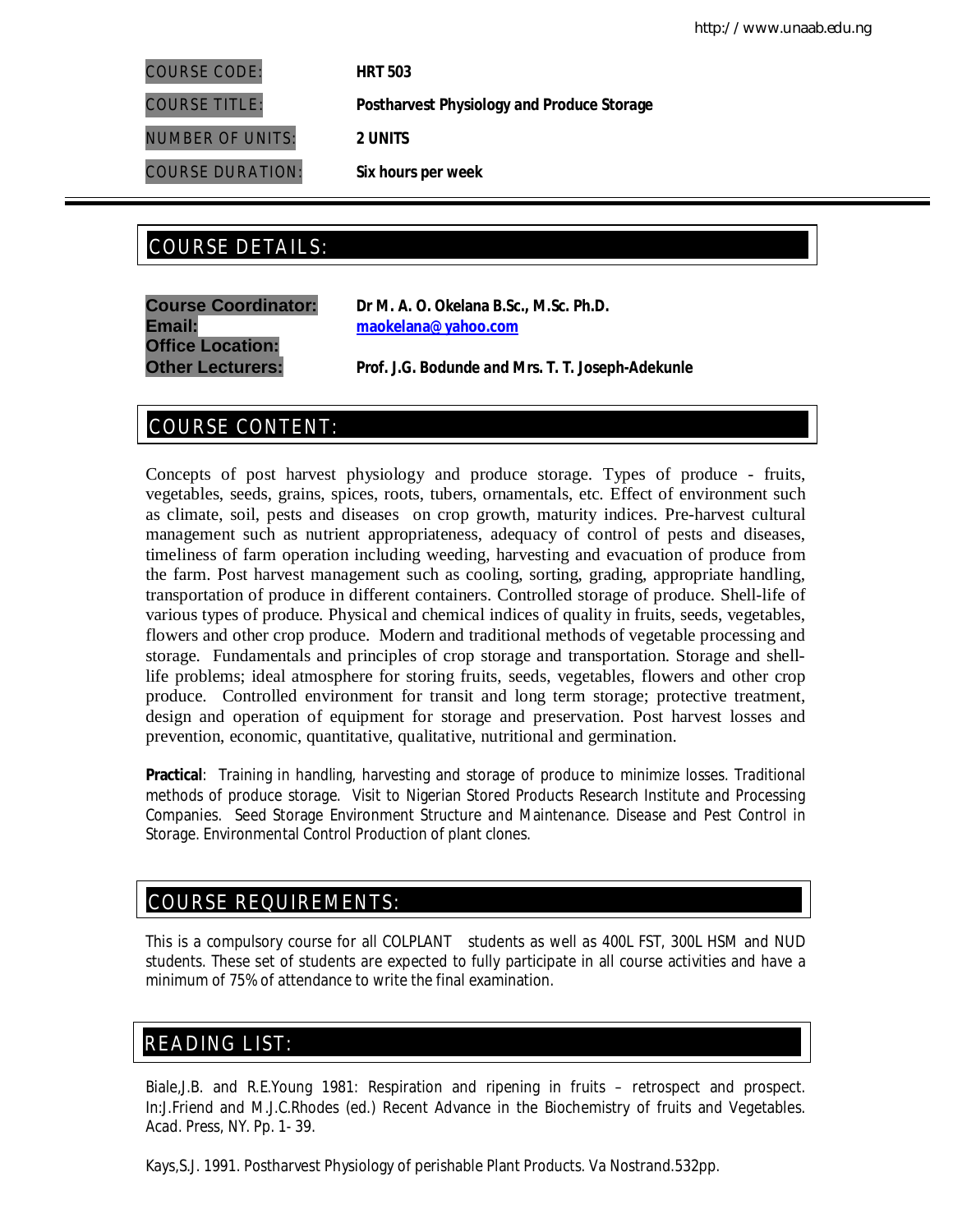# E LECTURE NOTES

# **BASIC HARVEST AND POST-HARVEST HANDLING CONSIDERATIONS FOR FRESH FRUITS AND VEGETABLES**

# **2.1 Harvest handling**

# **2.1.1 Maturity index for fruits and vegetables**

The principles dictating at which stage of maturity a fruit or vegetable should be harvested are crucial to its subsequent storage and marketable life and quality. Post-harvest physiologists distinguish three stages in the life span of fruits and vegetables: maturation, ripening, and senescence. Maturation is indicative of the fruit being ready for harvest. At this point, the edible part of the fruit or vegetable is fully developed in size, although it may not be ready for immediate consumption. Ripening follows or overlaps maturation, rendering the produce edible, as indicated by taste. Senescence is the last stage, characterized by natural degradation of the fruit or vegetable, as in loss of texture, flavour, etc. (senescence ends at the death of the tissue of the fruit). Some typical maturity indexes are described in following sections.

# **Skin colour:**

This factor is commonly applied to fruits, since skin colour changes as fruit ripens or matures. Some fruits exhibit no perceptible colour change during maturation, depending on the type of fruit or vegetable. Assessment of harvest maturity by skin colour depends on the judgment of the harvester, but colour charts are available for cultivars, such as apples, tomatoes, peaches, chilli peppers, etc.

# **Optical methods:**

Light transmission properties can be used to measure the degree of maturity of fruits. These methods are based on the chlorophyll content of the fruit, which is reduced during maturation. The fruit is exposed to a bright light, which is then switched off so that the fruit is in total darkness. Next, a sensor measures the amount of light emitted from the fruit, which is proportional to its chlorophyll content and thus its maturity.

# **Shape:**

The shape of fruit can change during maturation and can be used as a characteristic to determine harvest maturity. For instance, a banana becomes more rounded in cross-sections and less angular as it develops on the plant. Mangoes also change shape during maturation. As the mango matures on the tree the relationship between the shoulders of the fruit and the point at which the stalk is attached may change. The shoulders of immature mangoes slope away from the fruit stalk; however, on more mature mangoes the shoulders become level with the point of attachment, and with even more maturity the shoulders may be raised above this point.

**Size:**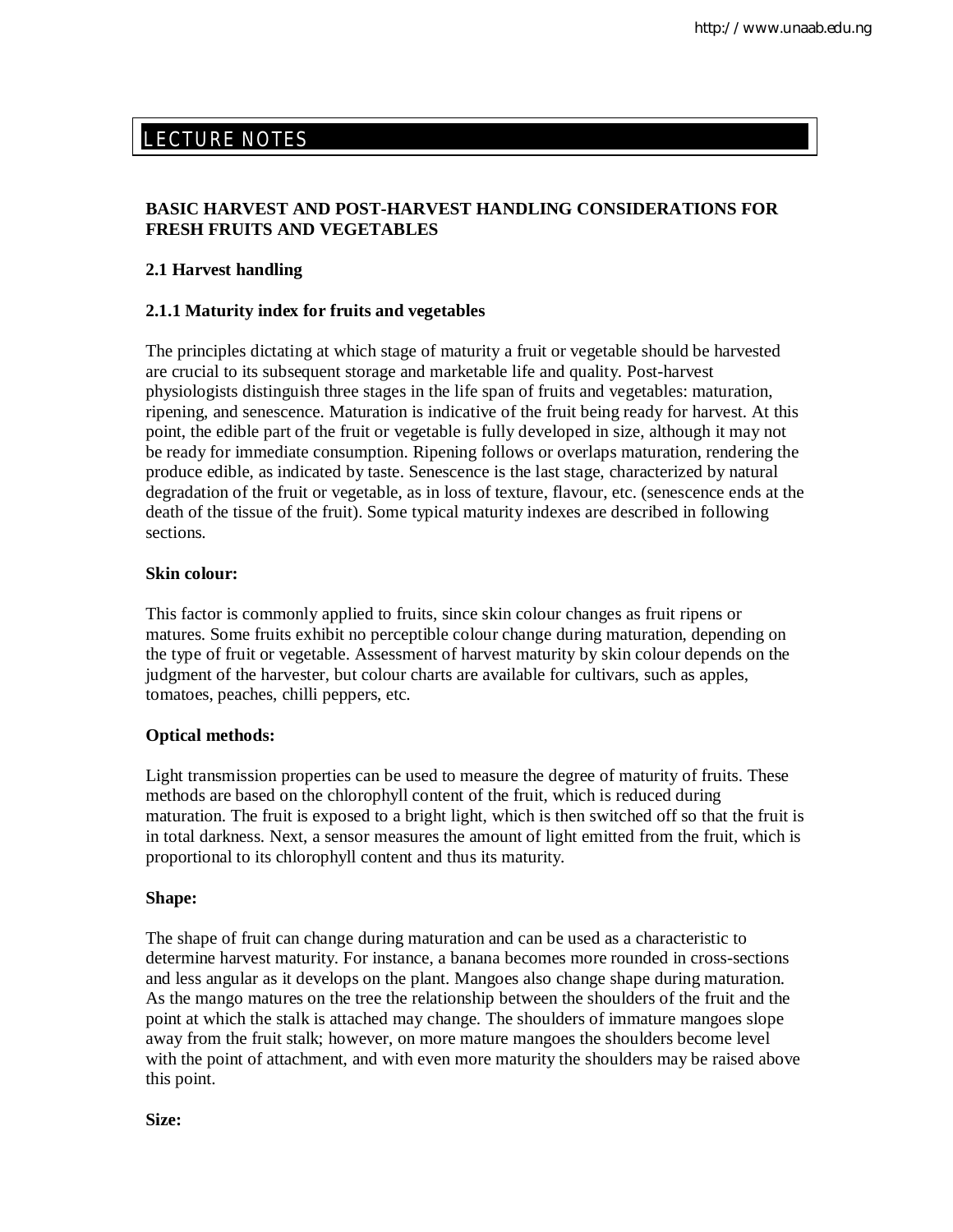Changes in the size of a crop while growing are frequently used to determine the time of harvest. For example, partially mature cobs of *Zea mays saccharata* are marketed as sweet corn, while even less mature and thus smaller cobs are marketed as baby corn. For bananas, the width of individual fingers can be used to determine harvest maturity. Usually a finger is placed midway along the bunch and its maximum width is measured with callipers; this is referred to as the calliper grade.

**Aroma:**Most fruits synthesize volatile chemicals as they ripen. Such chemicals give fruit its characteristic odour and can be used to determine whether it is ripe or not. These doors may only be detectable by humans when a fruit is completely ripe, and therefore has limited use in commercial situations.

#### **Fruit opening:**

Some fruits may develop toxic compounds during ripening, such as ackee tree fruit, which contains toxic levels of hypoglycine. The fruit splits when it is fully mature, revealing black seeds on yellow arils. At this stage, it has been shown to contain minimal amounts of hypoglycine or none at all. This creates a problem in marketing; because the fruit is so mature, it will have a very short post-harvest life. Analysis of hypoglycine 'A' (hyp.) in ackee tree fruit revealed that the seed contained appreciable hyp. at all stages of maturity, at approximately 1000 ppm, while levels in the membrane mirrored those in the arils. This analysis supports earlier observations that unopened or partially opened ackee fruit should not be consumed, whereas fruit that opens naturally to over 15 mm of lobe separation poses little health hazard, provided the seed and membrane portions are removed. These observations agree with those of Brown et al. (1992) who stated that bright red, full sized ackee should never be forced open for human consumption.

#### **Leaf changes:**

Leaf quality often determines when fruits and vegetables should be harvested. In root crops, the condition of the leaves can likewise indicate the condition of the crop below ground. For example, if potatoes are to be stored, then the optimum harvest time is soon after the leaves and stems have died. If harvested earlier, the skins will be less resistant to harvesting and handling damage and more prone to storage diseases.

### **Abscission:**

As part of the natural development of a fruit an abscission layer is formed in the pedicel. For example, in cantaloupe melons, harvesting before the abscission layer is fully developed results in inferior flavoured fruit, compared to those left on the vine for the full period.

#### **Firmness:**

A fruit may change in texture during maturation, especially during ripening when it may become rapidly softer. Excessive loss of moisture may also affect the texture of crops. These textural changes are detected by touch, and the harvester may simply be able to gently squeeze the fruit and judge whether the crop can be harvested. Today sophisticated devices have been developed to measure texture in fruits and vegetables, for example, texture analyzers and pressure testers; they are currently available for fruits and vegetables in various forms. A force is applied to the surface of the fruit, allowing the probe of the penetrometer or texturometer to penetrate the fruit flesh, which then gives a reading on firmness. Hand held pressure testers could give variable results because the basis on which they are used to measure firmness is affected by the angle at which the force is applied. Two commonly used pressure testers to measure the firmness of fruits and vegetables are the Magness-Taylor and UC Fruit Firmness testers (Figure 2.1). A more elaborate test, but not necessarily more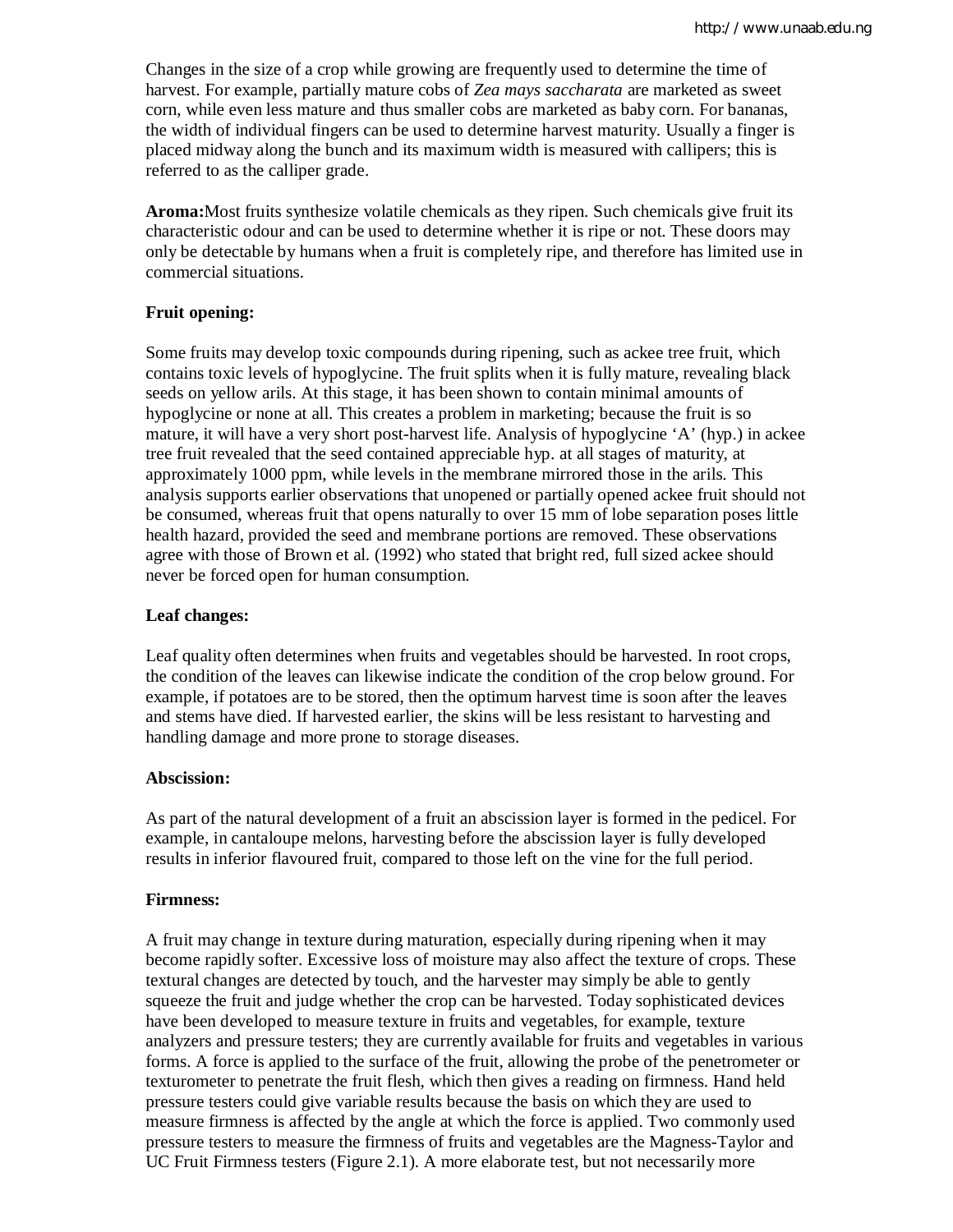effective, uses instruments like the Instron Universal Testing Machine. It is necessary to specify the instrument and all settings used when reporting test pressure values or attempting to set standards.

The Agricultural Code of California states that "Bartlett pears shall be considered mature if they comply with one of the following: (a) the average pressure test of not less than 10 representative pears for each commercial size in any lot does not exceed 23 lb  $(10.4 \text{ kg})$ ; (b) the soluble solids in a sample of juice from not less than 10 representative pears for each commercial size in any lot is not less than 13%" (Ryall and Pentzer, 1982). This Code defines minimum maturity for Bartlett pears and is presented in Table 2.1.

Table 2.1 Minimum maturity standard (expressed as minimum soluble solids required and maximum Magness-Taylor test pressure allowed) of fresh Bartlett pears for selected pear size ranges (adapted from Ryall and Pentzer, 1982).

| [Pear Size(max diameter; cm)]                         | 6.0 cm to 6.35 cm   £ 6.35 cm |      |  |  |
|-------------------------------------------------------|-------------------------------|------|--|--|
| Minimum Soluble Solids (%) Maximum Test Pressure (kg) |                               |      |  |  |
| Below 10%                                             | 8.6                           | 9.1  |  |  |
| 10%                                                   | 9.1                           | 95   |  |  |
| 11%                                                   | 9.3                           | 98   |  |  |
| 12%                                                   | 95                            | 10.0 |  |  |

Table 2.1 can be simplified by establishing a minimum tolerance level of 13% soluble solids as indicator of a pear's maturity and in this way avoid the pressure test standard control (California Pear Bulletin No. 1, 1972, California Tree Fruit Agreement, Sacramento,



# **Juice content:**

The juice content of many fruits increases as the fruit matures on the tree. To measure the juice content of a fruit, a representative sample of fruit is taken and then the juice extracted in a standard and specified manner. The juice volume is related to the original mass of juice,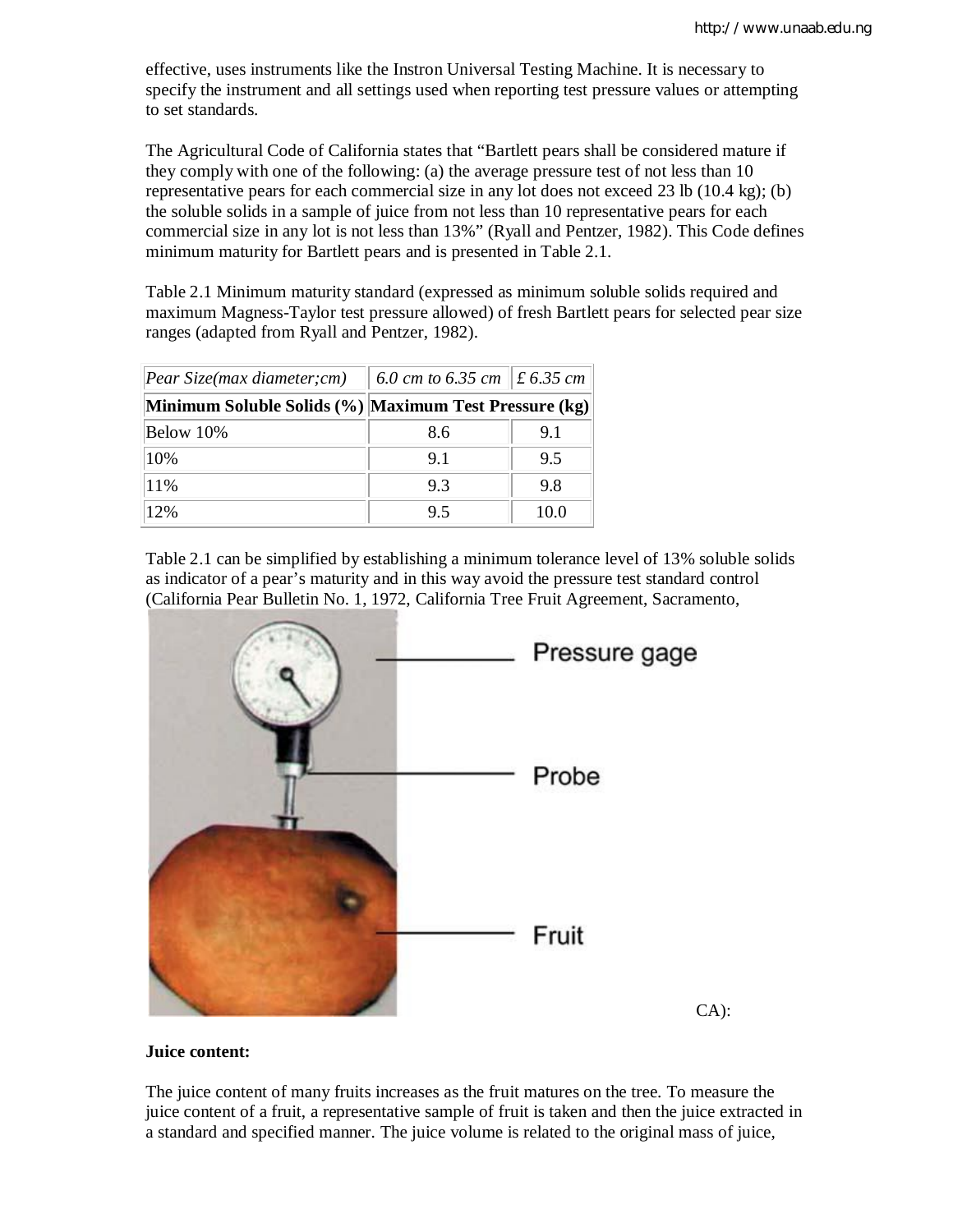which is proportional to its maturity. The minimum values for citrus juices are presented in Table 2.2.

| Citrus fruit     | Minimum juice content (%) |
|------------------|---------------------------|
| Naval oranges    | 30                        |
| Other oranges    | 35                        |
| Grapefruit       | 35                        |
| Lemons           | 25                        |
| <b>Mandarins</b> | 33                        |
| Clementines      |                           |

Table 2.2 Minimum juice values for mature citrus.

### **Oil content and dry matter percentage:**

Oil content can be used to determine the maturity of fruits, such as avocados. According to the Agricultural Code in California, avocados at the time of harvest and at any time thereafter, shall not contain in weight less than 8% oil per avocado, excluding skin and seed (Mexican or Guatemalan race cultivars). Thus, the oil content of an avocado is related to moisture content. The oil content is determined by weighing 5-10 g of avocado pulp and then extracting the oil with a solvent (e.g., benzene or petroleum ether) in a destillation column. This method has been successful for cultivars naturally high in oil content (Nagy and Shaw, 1980).

### **Figure 2.2 Distillation column used for oil determination.**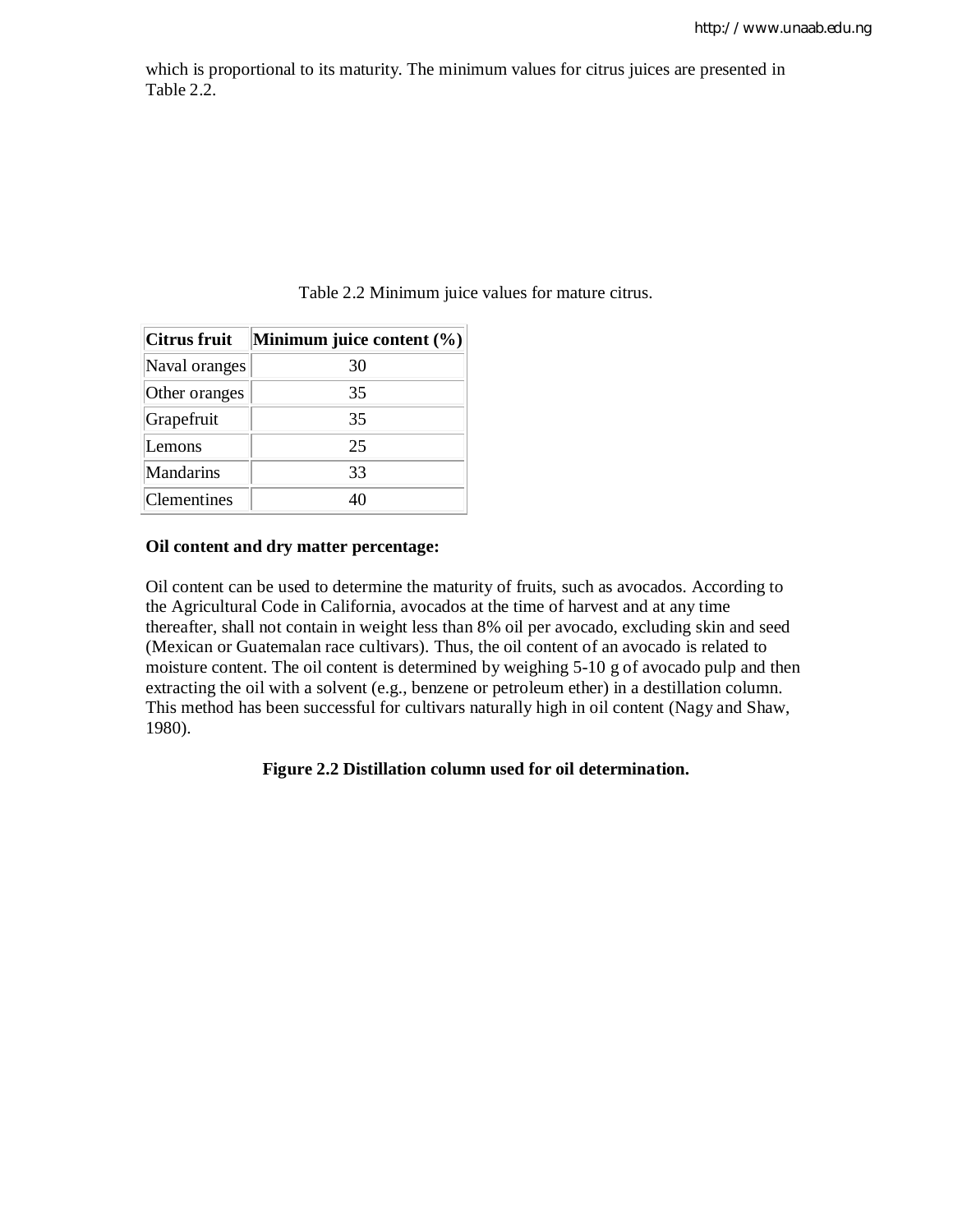

A round flask is used for the solvent. Heat is supplied with an electric plate and water recirculated to maintain a constant temperature during the extraction process (Figure 2.2). Extraction is performed using solvents such as petroleum ether, benzene, diethyl ether, etc., a process that takes between 4-6 h. After the extraction, the oil is recovered from the flask through evaporation of the water at 105°C in an oven until constant weight is achieved.

# **Moisture content**

During the development of avocado fruit the oil content increases and moisture content rapidly decreases (Olaeta-Coscorroza and Undurraga-Martinez, 1995). The moisture levels required to obtain good acceptability of a variety of avocados cultivated in Chile are listed in Table 2.3.

Table 2.3 Moisture content of avocado fruit cultivated in Chile.

|                  | <b>Moisture content</b> |  |  |
|------------------|-------------------------|--|--|
| <b>Cultivar</b>  | (%)                     |  |  |
| Negra de la Cruz | 80.1                    |  |  |
| Bacon            | 77.5                    |  |  |
| Zutano           | 80.5                    |  |  |
| Fuerte           | 77.9                    |  |  |
| Edranol          | 78.1                    |  |  |
| <b>Hass</b>      | 73.8                    |  |  |
| Gwen             | 78.4                    |  |  |
| Whitesell        | 79.1                    |  |  |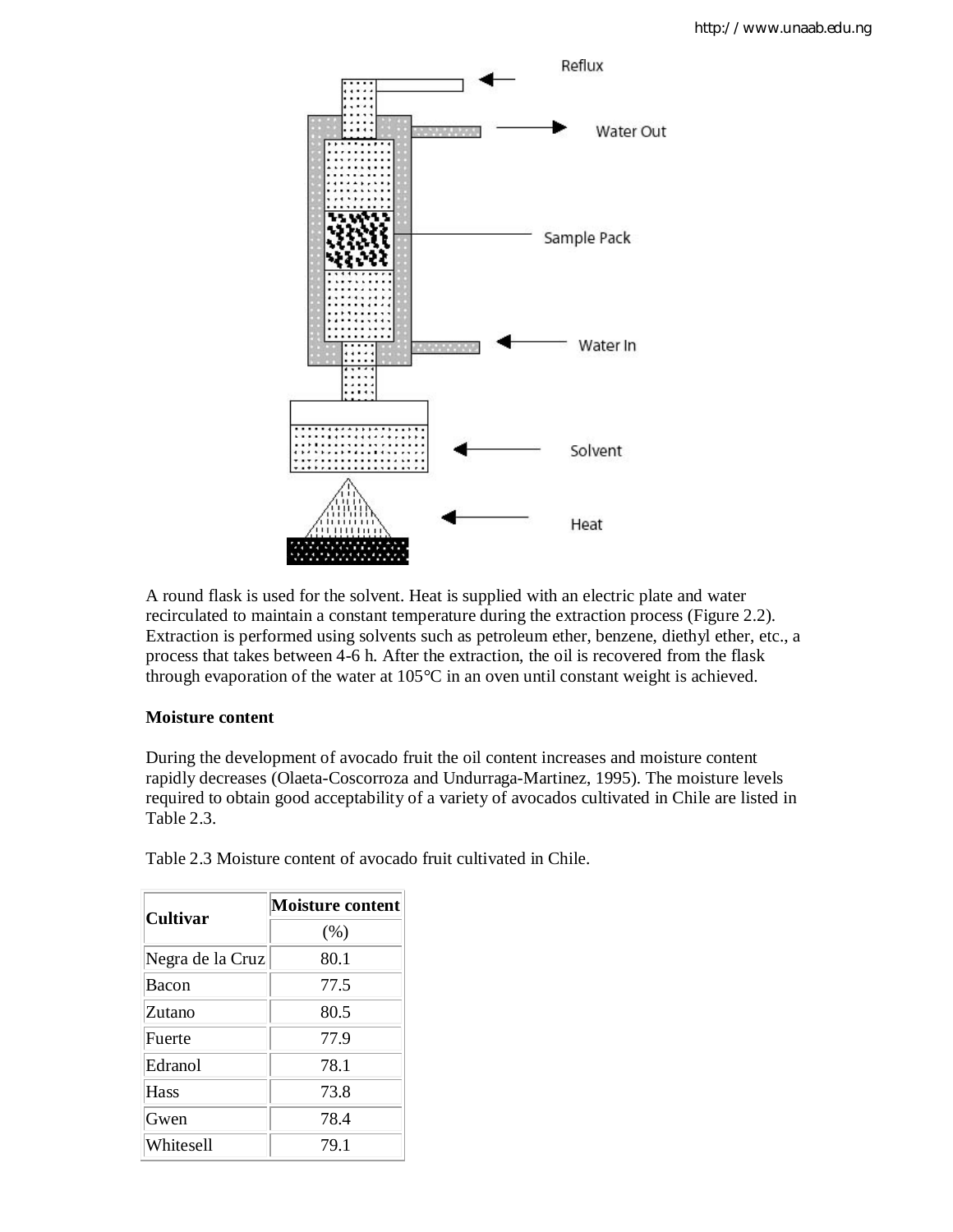### **Sugars:**

In climacteric fruits, carbohydrates accumulate during maturation in the form of starch. As the fruit ripens, starch is broken down into sugar. In non-climacteric fruits, sugar tends to accumulate during maturation. A quick method to measure the amount of sugar present in fruits is with a brix hydrometer or a refractometer. A drop of fruit juice is placed in the sample holder of the refractometer and a reading taken; this is equivalent to the total amount of soluble solids or sugar content. This factor is used in many parts of the world to specify maturity. The soluble solids content of fruit is also determined by shining light on the fruit or vegetable and measuring the amount transmitted. This is a laboratory technique however and might not be suitable for village level production.

### **Starch content:**

Measurement of starch content is a reliable technique used to determine maturity in pear cultivars. The method involves cutting the fruit in two and dipping the cut pieces into a solution containing 4% potassium iodide and 1% iodine. The cut surfaces stain to a blueblack colour in places where starch is present. Starch converts into sugar as harvest time approaches. Harvest begins when the samples show that 65-70% of the cut surfaces have turned blue-black.

# **Acidity:**

Sacks are commonly used for crops such as potatoes, onions, cassava, and pumpkins. Other types of field harvest containers include baskets, buckets, carts, and plastic crates. For high risk products, woven baskets and sacks are not recommended because of the risk of contamination.

Depending on the type of fruit or vegetable, several devices are employed to harvest produce. Commonly used tools for fruit and vegetable harvesting are secateurs or knives, and hand held or pole mounted picking shears. When fruits or vegetables are difficult to catch, such as mangoes or avocados, a cushioning material is placed around the tree to prevent damage to the fruit when dropping from high trees. Harvesting bags with shoulder or waist slings can be used for fruits with firm skins, like citrus and avocados. They are easy to carry and leave both hands free. The contents of the bag are emptied through the bottom into a field container without tipping the bag. Plastic buckets are suitable containers for harvesting fruits that are easily crushed, such as tomatoes. These containers should be smooth without any sharp edges that could damage the produce. Commercial growers use bulk bins with a capacity of 250- 500 kg, in which crops such as apples and cabbages are placed, and sent to large-scale packinghouses for selection, grading, and packing.

# **2.1.4 Packing in the field and transport to packinghouse**

Berries picked for the fresh market (except blueberries and cranberries) are often mechanically harvested and usually packed into shipping containers. Careful harvesting, handling, and transporting of fruits and vegetables to packinghouses are necessary to preserve product quality.

# **Polyethylene bags:**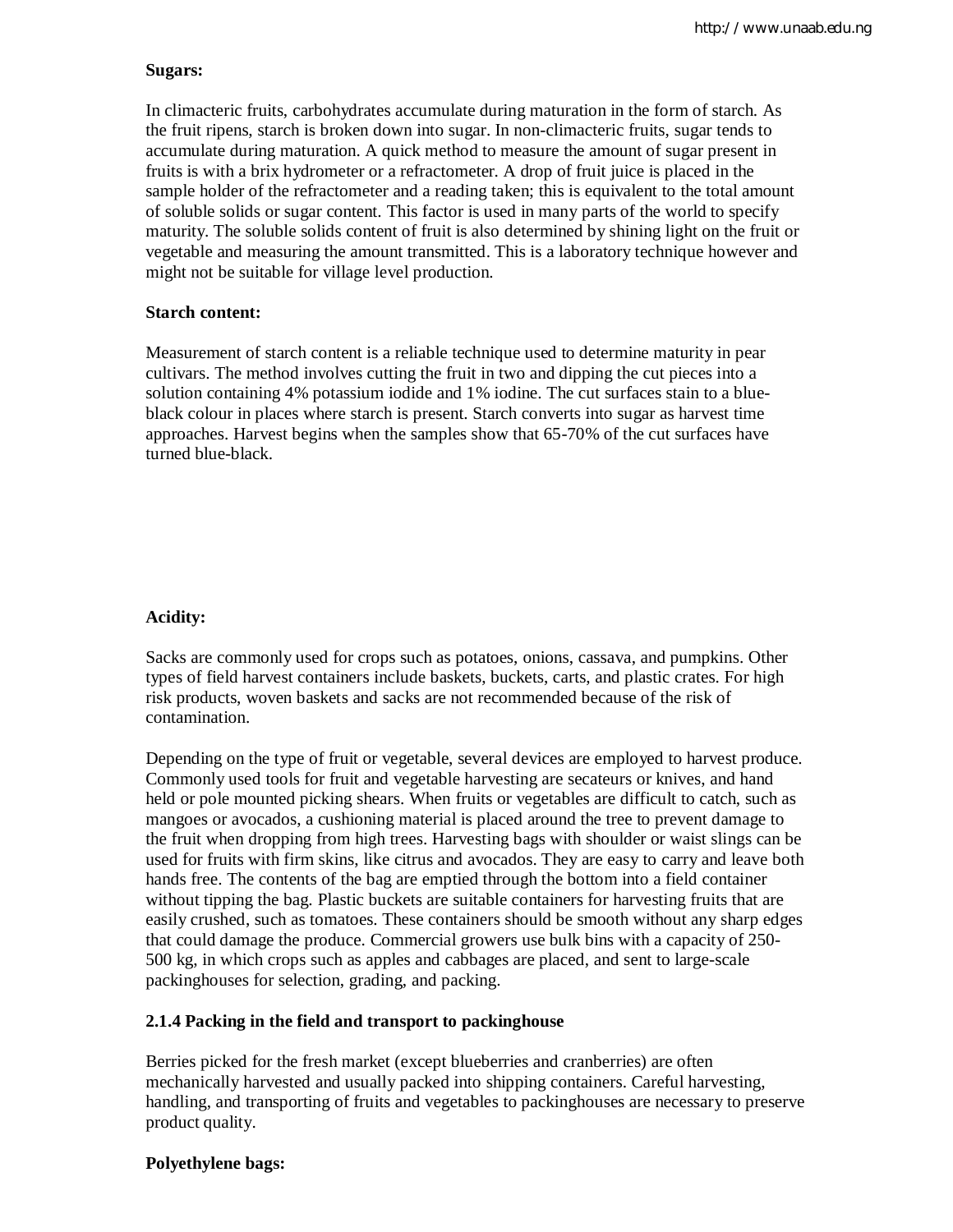Clear polyethylene bags are used to pack banana bunches in the field, which are then transported to the packinghouse by means of mechanical cableways running through the banana plantation. This technique of packaging and transporting bananas reduces damage to the fruit caused by improper handling.

### **Plastic field boxes:**

These types of boxes are usually made of polyvinyl chloride, polypropylene, or polyethylene. They are durable and can last many years. Many are designed in such a way that they can nest inside each other when empty to facilitate transport, and can stack one on top of the other without crushing the fruit when full (Figure 2.4).

**Figure 2.4 Plastic field boxes with nest/stack design.**



### **Wooden field boxes:**

These boxes are made of thin pieces of wood bound together with wire. They come in two sizes: the bushel box with a volume of 2200 in<sup>3</sup> (36052 cm<sup>3</sup>) and the half-bushel box. They are advantageous because they can be packed flat and are inexpensive, and thus could be nonreturnable. They have the disadvantage of providing little protection from mechanical damage to the produce during transport. Rigid wooden boxes of different capacities are commonly used to transport produce to the packinghouse or to market. (Figure 2.5).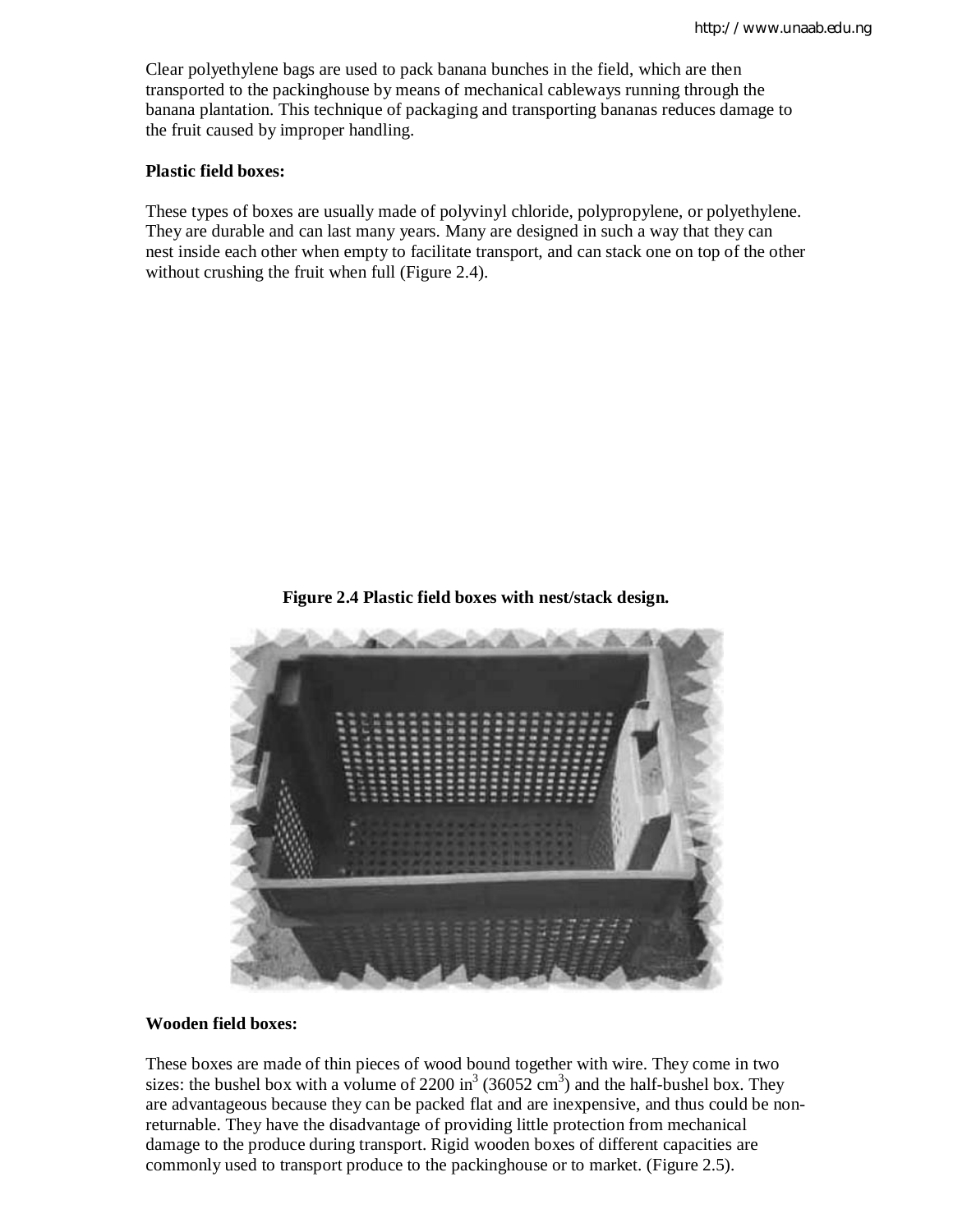

**Figure 2.5 Typical wooden crate holding fresh tomatoes.**

# **Bulk bins:**

Bulk bins of 200-500 kg capacity are used for harvesting fresh fruits and vegetables. These bins are much more economical than the field boxes, both in terms of fruit carried per unit volume and durability, as well as in providing better protection to the product during transport to the packinghouse. They are made of wood and plastic materials. Dimensions for these bins in the United States are  $48 \times 40$  in, and  $120 \times 100$  cm in metric system countries. Approximate depth of bulk bins depends on the type of fruit or vegetable being transported (Table 2.5)

Table 2.5. Approximate depth of bulk bins.

| Commodity Depth (cm) |    |
|----------------------|----|
| Citrus               | 70 |
| Pears, apples        | 50 |
| Stone fruits         | 50 |
| Tomatoes             |    |

# **2.2 Post-harvest handling**

# **2.2.1 Curing of roots, tubers, and bulb crops**

When roots and tubers are to be stored for long periods, curing is necessary to extend the shelf life. The curing process involves the application of high temperatures and high relative humidity to the roots and tubers for long periods, in order to heal the skins wounded during harvesting. With this process a new protected layer of cells is formed. Initially the curing process is expensive, but in the long run, it is worthwhile. The conditions for curing roots and tubers are presented in Table 2.6.

Table 2.6. Conditions for curing roots and tubers.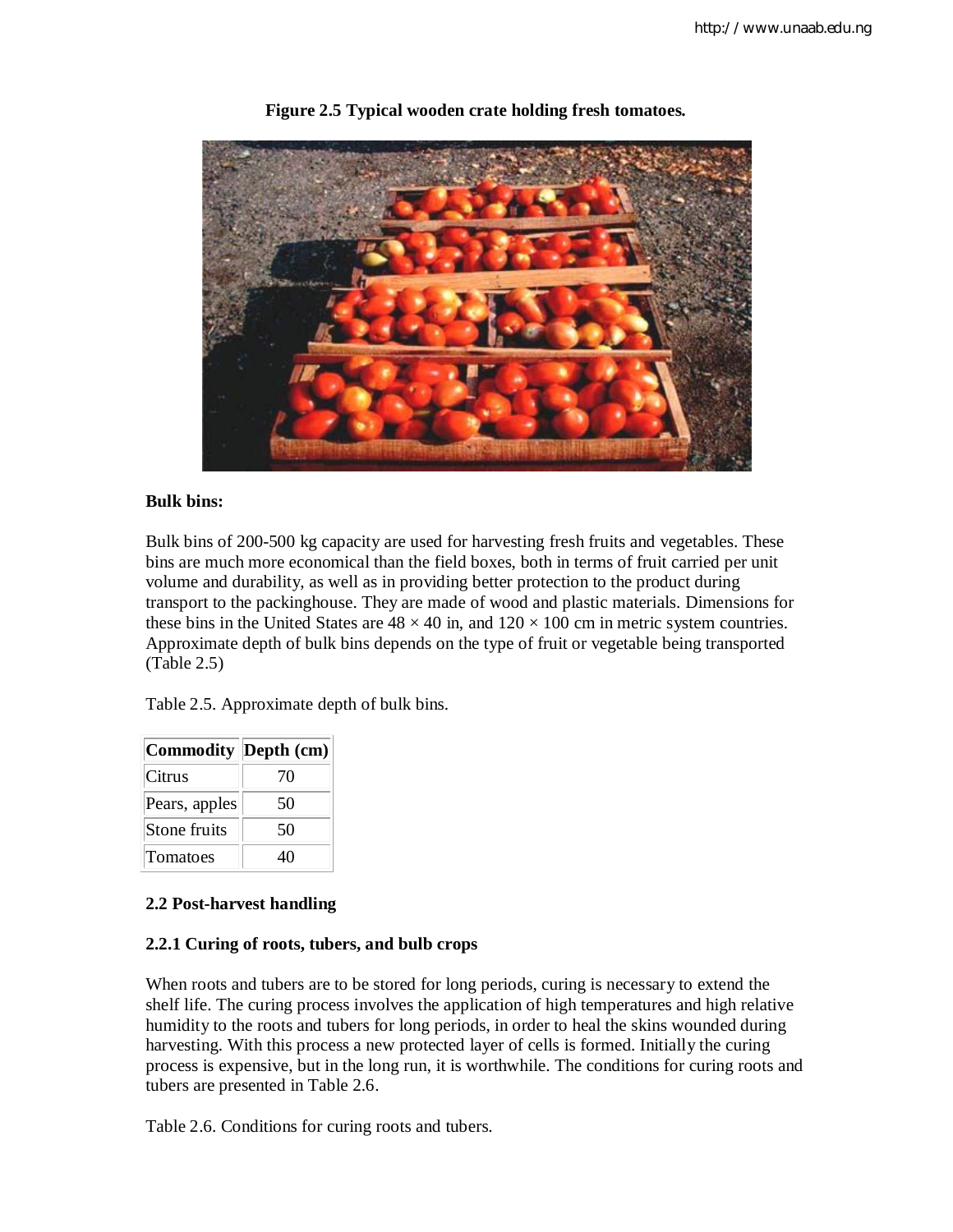|              |           | <b>Commodity Temperature (°C)</b> Relative Humidity (%) Storage time (days) |         |
|--------------|-----------|-----------------------------------------------------------------------------|---------|
| Potato       | $15-20$   | $90 - 95$                                                                   | $5-10$  |
| Sweet potato | $30 - 32$ | 85-90                                                                       | 4-7     |
| Yams         | $32-40$   | $90 - 100$                                                                  | 1-4     |
| Cassava      | $30-40$   | $90 - 95$                                                                   | $2 - 5$ |

Source: FAO (1995a)

Curing can be accomplished in the field or in curing structures conditioned for that purpose. Commodities such as yams can be cured in the field by piling them in a partially shaded area. Cut grass or straw can serve as insulating material while covering the pile with canvas, burlap, or woven grass matting. This covering will provide sufficient heat to reach high temperatures and high relative humidity. The stack can be left in this state for up to four days.

Onions and garlic can be cured in the field in windrows or after being packed into large fibre or net sacks. Modern curing systems have been implemented in housing conditioned with fans and heaters to produce the heat necessary for high temperatures and high relative humidity, as illustrated below:

The fans are used to redistribute the heat to the lower part of the room where the produce is stored. Bulk bins are stacked with a gap of 10 to 15 cm between rows to allow adequate air passage. The system shown in Figure 2.6 can be used for curing onions; an exhaust opening near the ceiling must be provided for air recirculation. Care should be taken to prevent overdryness of the onion bulbs.

When extreme conditions in the field exist, such as heavy rain or flooded terrain, and curing facilities are not available, a temporary tent must be constructed from large tarpaulins or plastic sheets to cure the onions and avoid heavy loss. Heated air is forced into a hollow area at the centre of the produce-filled bins. Several fans are used to recirculate the warm air through the onions while curing.

Fruits and vegetables are subjected to preliminary treatments designed to improve appearance and maintain quality. These preparatory treatments include cleaning, disinfection, waxing, and adding of colour (some includes brand name stamping on individual fruits).

# **Cleaning:**

Most produce receives various chemical treatments such as spraying of insecticides and pesticides in the field. Most of these chemicals are poisonous to humans, even in small concentrations. Therefore, all traces of chemicals must be removed from produce before packing. The fruit or vegetable passes over rotary brushes where it is rotated and transported to the washing machine and exposed to the cleaning process from all sides:

After washing fruits and vegetables, disinfectant agents are added to the soaking tank to avoid propagation of diseases among consecutive batches of produce. In a soaking tank, a typical solution for citrus fruit includes a mixture of various chemicals at specific concentration, pH, and temperature, as well as detergents and water softeners. Sodium-orthophenyl-phenate (SOPP) is an effective citrus disinfectant, but requires precise control of conditions in the tank. Concentrations must be kept between 0.05 and 0.15%, with pH at 11.8 and temperature in the range of 43-48°C. Recommended soaking time is 3-5 minutes. Deviation from these recommendations may have disastrous effects on the produce, since the solution will be ineffective if the temperature or concentration is too low (Peleg, 1985). Low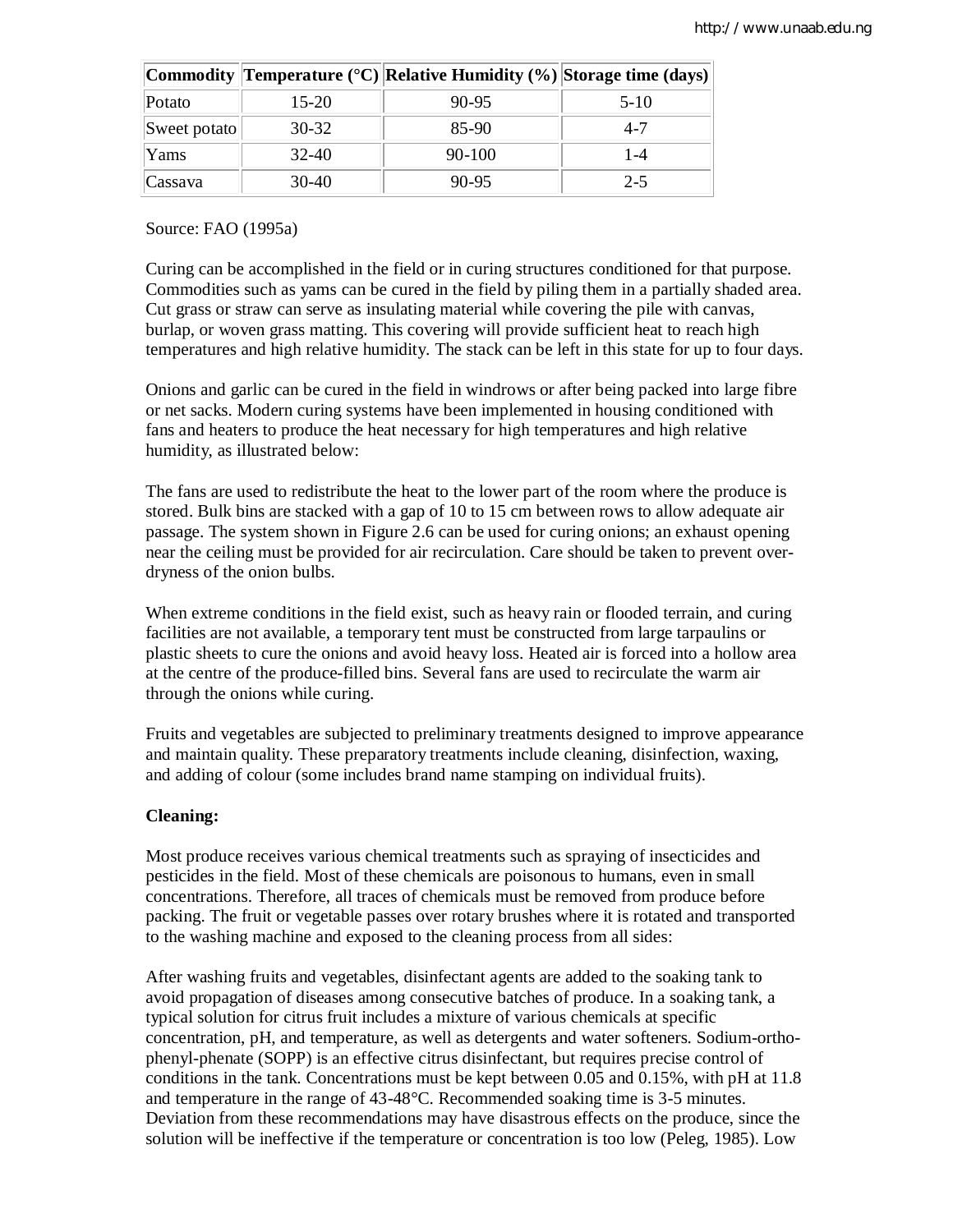concentrations of chlorine solution are also used as disinfectant for many vegetables. The advantage of this solution is that it does not leave a chemical residue on the product.

#### **Artificial waxing:**

Artificial wax is applied to produce to replace the natural wax lost during washing of fruits or vegetables. This adds a bright sheen to the product. The function of artificial waxing of produce is summarized below:

- Provides a protective coating over entire surface.
- Seals small cracks and dents in the rind or skin.
- Seals off stem scars or base of petiole.
- Reduces moisture loss.
- Permits natural respiration.
- Extends shelf life.
- Enhances sales appeal.

#### **Brand name application:**

Some distributors use ink or stickers to stamp a brand name or logo on each individual fruit. Ink is not permissible in some countries (e.g., Japan), but stickers are acceptable. Automatic machines for dispensing and applying pressure sensitive paper stickers are readily available. The advantage of stickers is that they can be easily peeled off.

#### **2.2.3 Packaging**

According to Wills et al. (1989), modern packaging must comply with the following requirements:

a) The package must have sufficient mechanical strength to protect the contents during handling, transport, and stacking.

b) The packaging material must be free of chemical substances that could transfer to the produce and become toxic to man.

c) The package must meet handling and marketing requirements in terms of weight, size, and shape.

d) The package should allow rapid cooling of the contents. Furthermore, the permeability of plastic films to respiratory gases could also be important.

e) Mechanical strength of the package should be largely unaffected by moisture content (when wet) or high humidity conditions.

f) The security of the package or ease of opening and closing might be important in some marketing situations.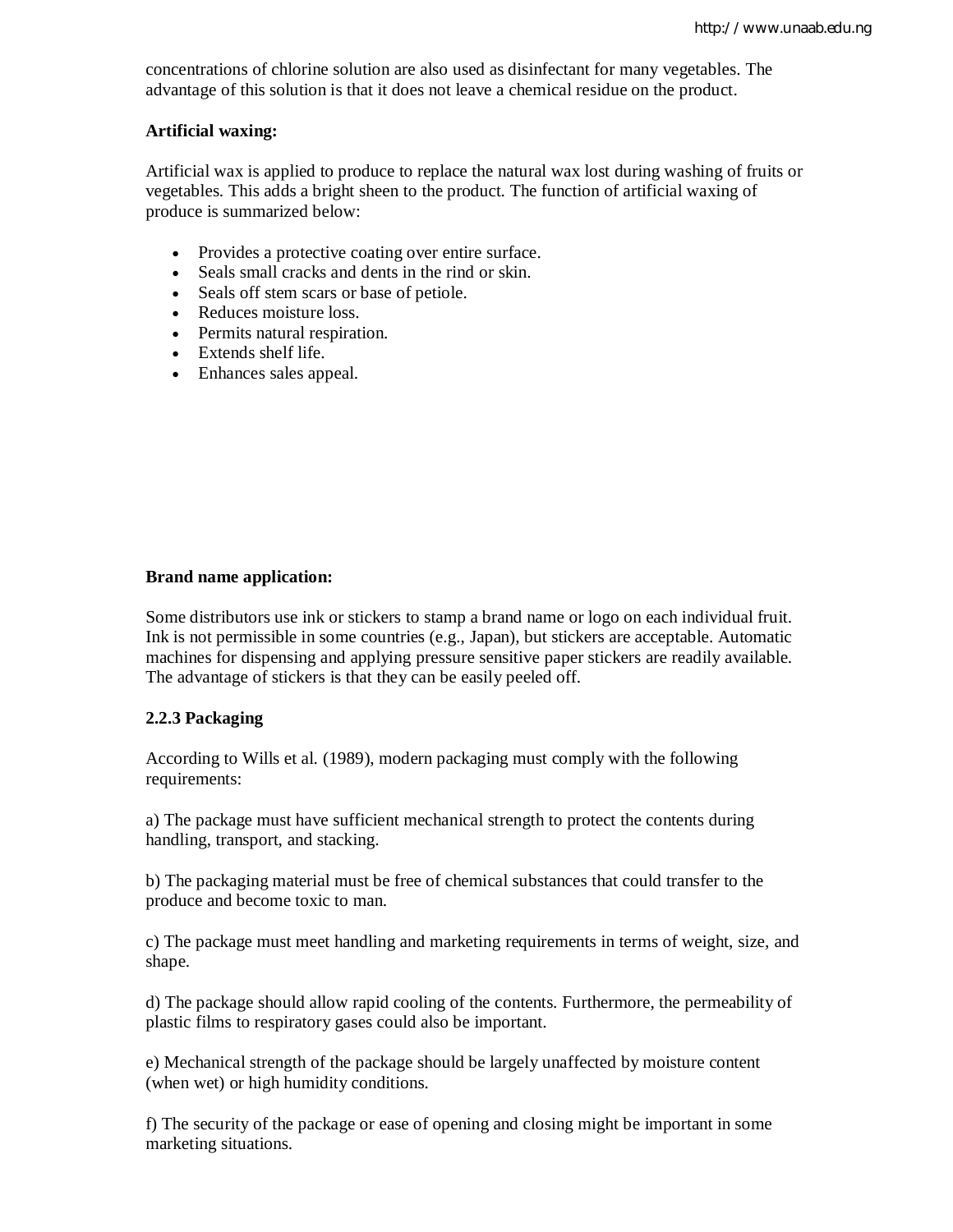g) The package must either exclude light or be transparent.

h) The package should be appropriate for retail presentations.

i) The package should be designed for ease of disposal, re-use, or recycling.

j) Cost of the package in relation to value and the extent of contents protection required should be as low as possible.

#### **Classification of packaging:**

Packages can be classified as follows:

- Flexible sacks; made of plastic jute, such as bags (small sacks) and nets (made of open mesh)
- Wooden crates
- Cartons (fibreboard boxes)
- Plastic crates
- Pallet boxes and shipping containers
- Baskets made of woven strips of leaves, bamboo, plastic, etc.

#### **Uses for above packages:**

**Nets** are only suitable for hard produce such as coconuts and root crops (potatoes, onions, yams).

**Wooden crates** are typically wire bound crates used for citrus fruits and potatoes, or wooden field crates used for softer produce like tomatoes. Wooden crates are resistant to weather and more efficient for large fruits, such as watermelons and other melons, and generally have good ventilation. Disadvantages are that rough surfaces and splinters can cause damage to the produce, they can retain undesirable odours when painted, and raw wood can easily become contaminated with moulds.

**Fibreboard boxes** are used for tomato, cucumber, and ginger transport. They are easy to handle, light weight, come in different sizes, and come in a variety of colours that can make produce more attractive to consumers. They have some disadvantages, such as the effect of high humidity, which can weaken the box; neither are they waterproof, so wet products would need to be dried before packaging. These boxes are often of lower strength compared to wooden or plastic crates, although multiple thickness trays are very widely used. They can come flat packed with ventilation holes and grab handles, making a cheap attractive alternative that is very popular. Care should be taken that holes on the surface (top and sides) of the box allow adequate ventilation for the produce and prevent heat generation, which can cause rapid product deterioration.

**Plastic crates** are expensive but last longer than wooden or carton crates.

They are easy to clean due to their smooth surface and are hard in strength, giving protection to products. Plastic crates (Figure 2.8) can be used many times, reducing the cost of transport. They are available in different sizes and colours and are resistant to adverse weather conditions. However, plastic crates can damage some soft produce due to their hard surfaces, thus liners are recommended when using such crates.

**Pallet boxes** are very efficient for transporting produce from the field to the packinghouse or for handling produce in the packinghouse. Pallet boxes have a standard floor size (1200  $\times$ 1000 mm) and depending on the commodity have standard heights. Advantages of the pallet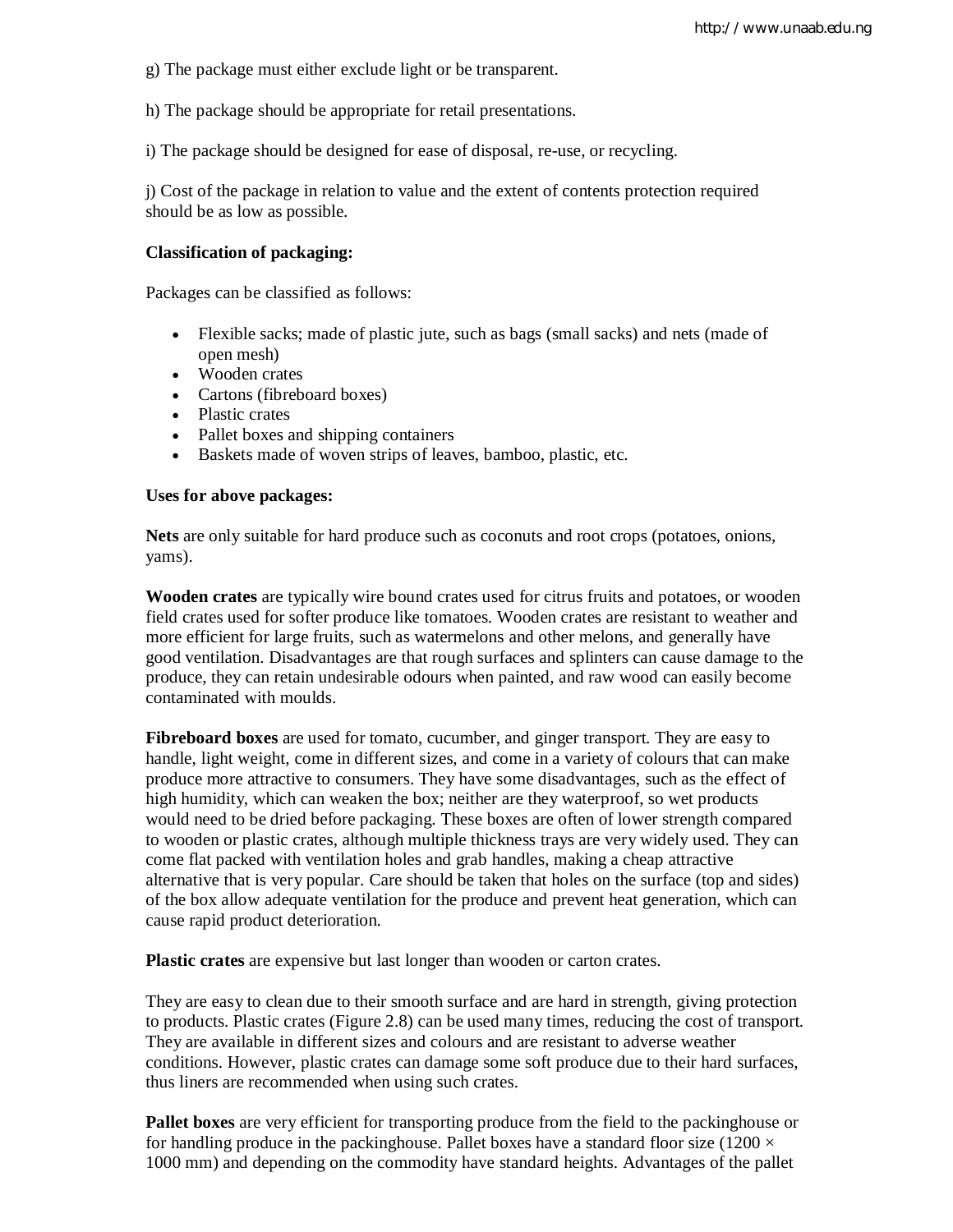box are that it reduces the labour and cost of loading, filling, and unloading; reduces space for storage; and increases speed of mechanical harvest. The major disadvantage is that the return volume of most pallet boxes is the same as the full load. Higher investment is also required for the forklift truck, trailer, and handling systems to empty the boxes. They are not affordable to small producers because of high, initial capital investment.

**Figure 2.8 Typical plastic crate holding fresh oranges***.*



# **2.2.4 Cooling methods and temperatures**

Several methods of cooling are applied to produce after harvesting to extend shelf life and maintain a fresh-like quality. Some of the low temperature treatments are unsuitable for simple rural or village treatment but are included for consideration as follows: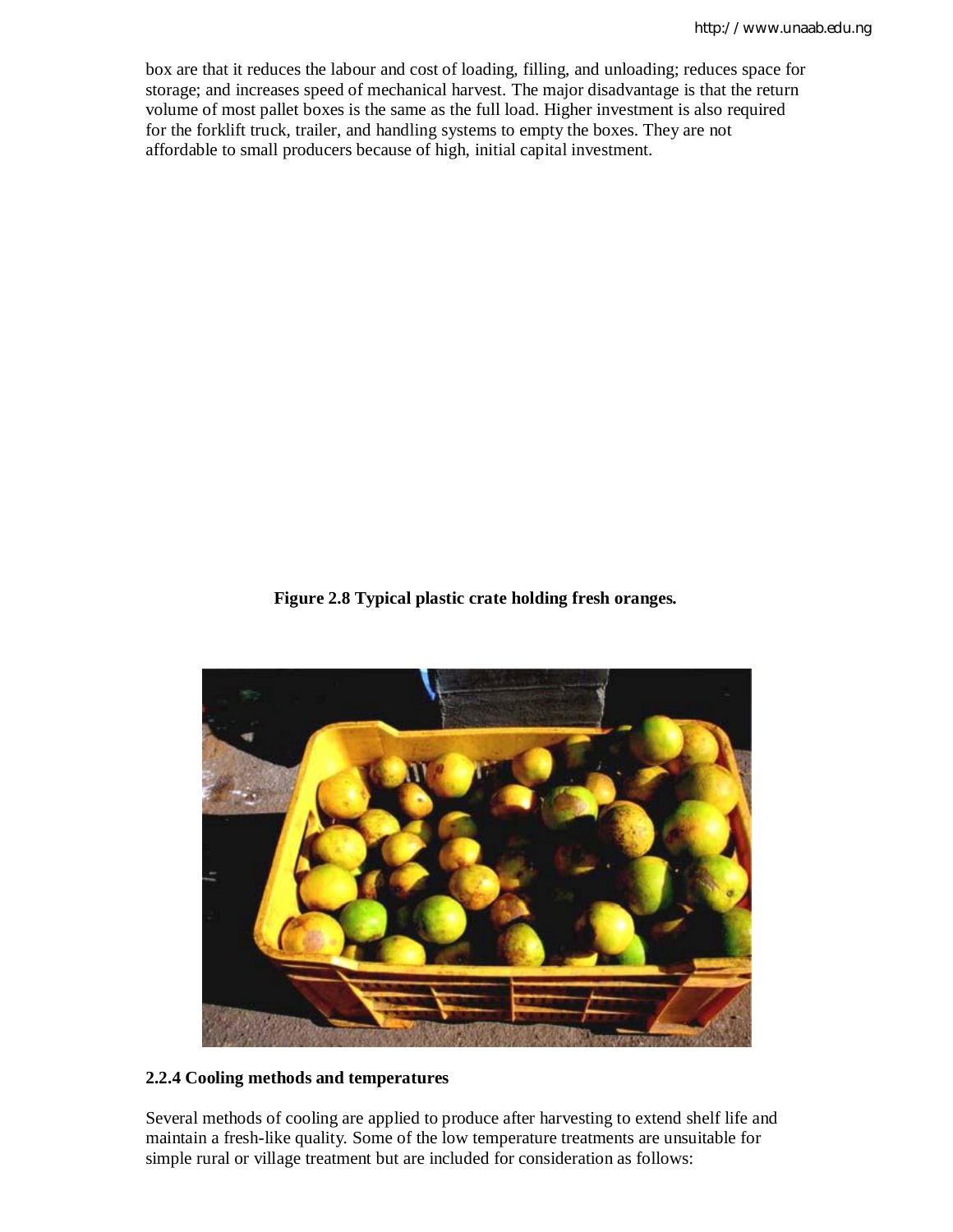# *2.2.4.1 Precooling*

Fruit is precooled when its temperature is reduced from 3 to  $6^{\circ}C$  (5 to 10 $^{\circ}F$ ) and is cool enough for safe transport. Precooling may be done with cold air, cold water (hydrocooling), direct contact with ice, or by evaporation of water from the product under a partial vacuum (vacuum cooling). A combination of cooled air and water in the form of a mist called hyraircooling is an innovation in cooling of vegetables.

# *2.2.4.2 Air precooling*

Precooling of fruits with cold air is the most common practice. It can be done in refrigerator cars, storage rooms, tunnels, or forced air-coolers (air is forced to pass through the container via baffles and pressure differences).

# *2.2.4.3 Icing*

Ice is commonly added to boxes of produce by placing a layer of crushed ice directly on the top of the crop. An ice slurry can be applied in the following proportion: 60% finely crushed ice, 40% water, and 0.1% sodium chloride to lower the melting point. The water to ice ratio may vary from 1:1 to 1:4.

# *2.2.4.4 Room cooling*

This method involves placing the crop in cold storage. The type of room used may vary, but generally consists of a refrigeration unit in which cold air is passed through a fan. The circulation may be such that air is blown across the top of the room and falls through the crop by convection. The main advantage is cost because no specific facility is required.

# *2.2.4.5 Forced air-cooling*

The principle behind this type of precooling is to place the crop into a room where cold air is directed through the crop after flowing over various refrigerated metal coils or pipes. Forced air-cooling systems blow air at a high velocity leading to desiccation of the crop. To minimize this effect, various methods of humidifying the cooling air have been designed such as blowing the air through cold water sprays.

# *2.2.4.6 Hydrocooling*

The transmission of heat from a solid to a liquid is faster than the transmission of heat from a solid to a gas. Therefore, cooling of crops with cooled water can occur quickly and results in zero loss of weight. To achieve high performance, the crop is submerged in cold water, which is constantly circulated through a heat exchanger. When crops are transported around the packhouse in water, the transport can incorporate a hydrocooler. This system has the advantage wherein the speed of the conveyer can be adjusted to the time required to cool the produce. Hydrocooling has a further advantage over other precooling methods in that it can help clean the produce. Chlorinated water can be used to avoid spoilage of the crop. Hydrocooling is commonly used for vegetables, such as asparagus, celery, sweet corn, radishes, and carrots, but it is seldom used for fruits.

# *2.2.4.7 Vacuum cooling*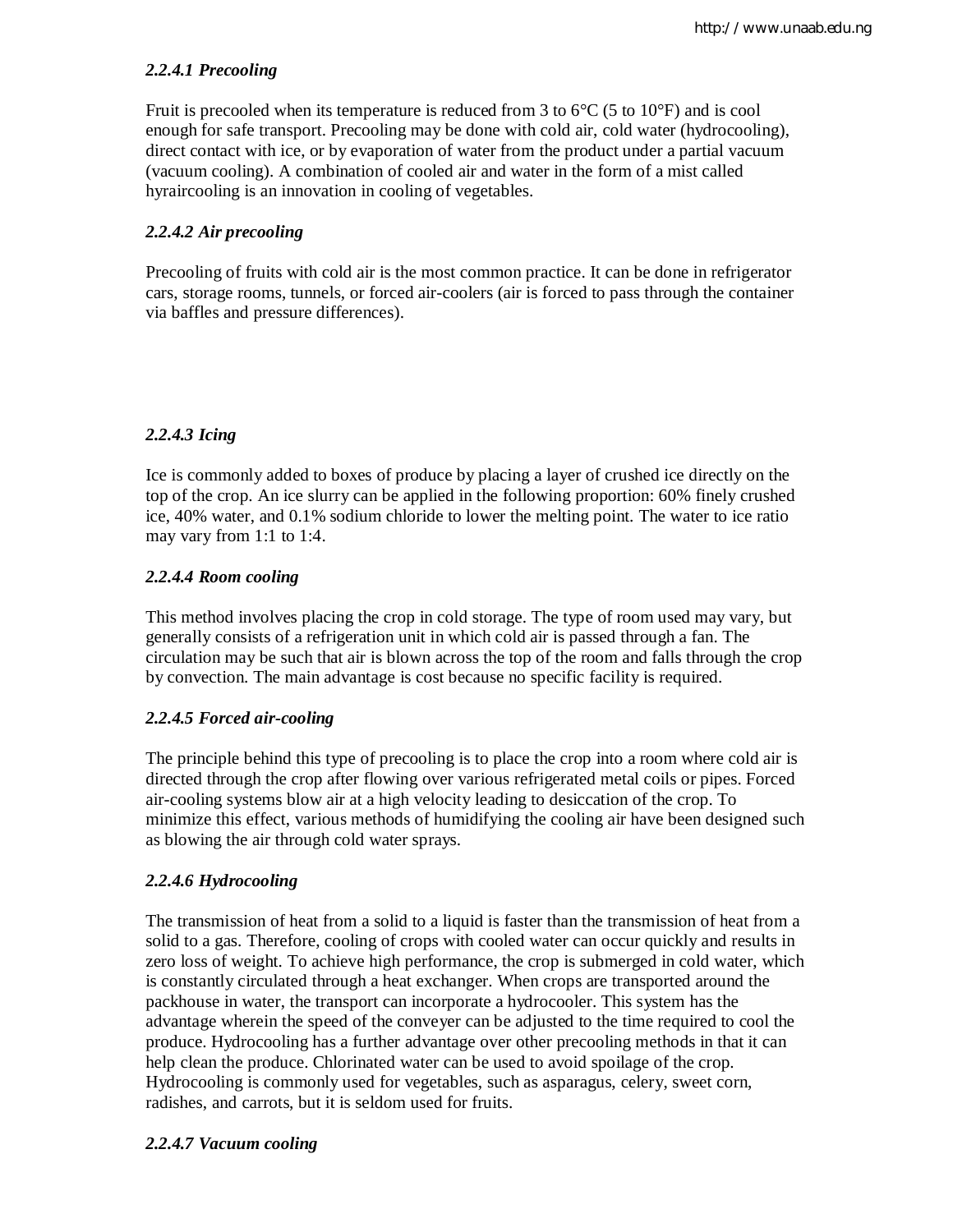Cooling in this case is achieved with the latent heat of vaporization rather than conduction. At normal air pressure (760 mmHg) water will boil at 100°C. As air pressure is reduced so is the boiling point of water, and at 4.6 mmHg water boils at  $0^{\circ}$ C. For every 5 or 6<sup>o</sup>C reduction in temperature, under these conditions, the crop loses about 1% of its weight (Barger, 1961). This weight loss may be minimized by spraying the produce with water either before enclosing it in the vacuum chamber or towards the end of the vacuum cooling operation (hydrovacuum cooling). The speed and effectiveness of cooling is related to the ratio between the mass of the crop and its surface area. This method is particularly suitable for leaf crops such as lettuce. Crops like tomatoes having a relatively thick wax cuticle are not suitable for vacuum cooling.

### *2.2.4.8 Recommended minimum temperature to increase storage time*

There is no ideal storage for all fruits and vegetables, because their response to reduced temperatures varies widely. The importance of factors such as mould growth and chilling injuries must be taken into account, as well as the required length of storage (Wills et al., 1989). Storage temperature for fruits and vegetables can range from  $-1$  to 13 $\degree$ C, depending on their perishability. Extremely perishable fruits such as apricots, berries, cherries, figs, watermelons can be stored at -1 to  $4^{\circ}$ C for 1-5 weeks; less perishable fruits such as mandarin, nectarine, ripe or green pineapple can be stored at 5-9°C for 2-5 weeks; bananas at 10°C for 1-2 weeks and green bananas at 13°C for 1-2 weeks. Highly perishable vegetables can be stored up to 4 weeks such as asparagus, beans, broccoli, and Brussels sprouts at -1-4°C for 1- 4 weeks; cauliflower at  $5-9^{\circ}$ C for 2-4 weeks. Green tomato is less perishable and can be stored at 10°C for 3-6 weeks and non-perishable vegetables such as carrots, onions, potatoes and parsnips can be stored at 5-9°C for 12-28 weeks. Similarly, sweet potatoes can be stored at 10°C for 16-24 weeks. The storage life of produce is highly variable and related to the respiration rate; there is an inverse relation between respiration rate and storage life in that produce with low respiration generally keeps longer.

For example, the respiration rate of a very perishable fruit like ripe banana is 200 mL CO2.kg<sup>-1</sup>h<sup>-1</sup> at 15°C, compared to a non-perishable fruit such as apple, which has a respiration rate of 25 mL  $CO2 \text{.} \text{kg}^{-1} \text{ h}^{-1}$  at  $15^{\circ} \text{C}$ .

# *2.2.4.9 High temperatures*

Exposure of fruits and vegetables to high temperatures during post-harvest reduces their storage or marketable life. This is because as living material, their metabolic rate is normally higher with higher temperatures. High temperature treatments are beneficial in curing root crops, drying bulb crops, and controlling diseases and pests in some fruits. Many fruits are exposed to high temperatures in combination with ethylene (or another suitable gas) to initiate or improve ripening or skin colour.

# **2.2.5 Storage**

The marketable life of most fresh vegetables can be extended by prompt storage in an environment that maintains product quality. The desired environment can be obtained in facilities where temperature, air circulation, relative humidity, and sometimes atmosphere composition can be controlled. Storage rooms can be grouped accordingly as those requiring refrigeration and those that do not. Storage rooms and methods not requiring refrigeration include: *in situ*, sand, coir, pits, clamps, windbreaks, cellars, barns, evaporative cooling, and night ventilation:

*In situ.* This method of storing fruits and vegetables involves delaying the harvest until the crop is required. It can be used in some cases with root crops, such as cassava, but means that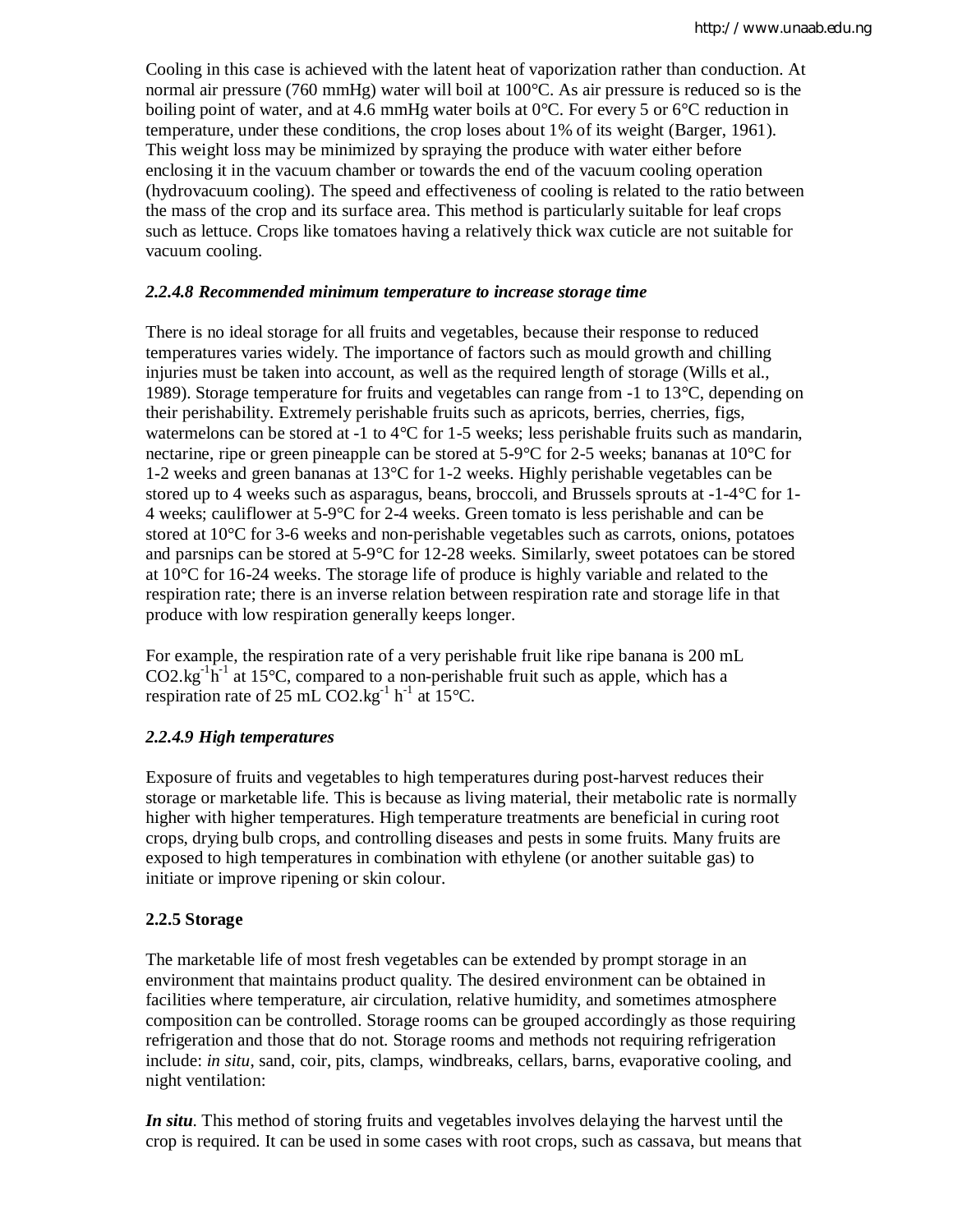the land on which the crop was grown will remain occupied and a new crop cannot be planted. In colder climates, the crop may be exposed to freezing and chilling injury.

**Sand or coir**: This storage technique is used in countries like India to store potatoes for longer periods of time, which involves covering the commodity under ground with sand.

**Pits** or trenches are dug at the edges of the field where the crop has been grown. Usually pits are placed at the highest point in the field, especially in regions of high rainfall. The pit or trench is lined with straw or other organic material and filled with the crop being stored, then covered with a layer of organic material followed by a layer of soil. Holes are created with straw at the top to allow for air ventilation, as lack of ventilation may cause problems with rotting of the crop.

**Clamps**. This has been a traditional method for storing potatoes in some parts of the world, such as Great Britain. A common design uses an area of land at the side of the field. The width of the clamp is about 1 to 2.5 m. The dimensions are marked out and the potatoes piled on the ground in an elongated conical heap. Sometimes straw is laid on the soil before the potatoes. The central height of the heap depends on its angle of repose, which is about one third the width of the clump. At the top, straw is bent over the ridge so that rain will tend to run off the structure. Straw thickness should be from 15-25 cm when compressed. After two weeks, the clamp is covered with soil to a depth of 15-20 cm, but this may vary depending on the climate.

**Windbreaks** are constructed by driving wooden stakes into the ground in two parallel rows about 1 m apart. A wooden platform is built between the stakes about 30 cm from the ground, often made from wooden boxes. Chicken wire is affixed between the stakes and across both ends of the windbreak. This method is used in Britain to store onions (Thompson, 1996).

**Cellars.** These underground or partly underground rooms are often beneath a house. This location has good insulation, providing cooling in warm ambient conditions and protection from excessively low temperatures in cold climates. Cellars have traditionally been used at domestic scale in Britain to store apples, cabbages, onions, and potatoes during winter.

**Barns.** A barn is a farm building for sheltering, processing, and storing agricultural products, animals, and implements. Although there is no precise scale or measure for the type or size of the building, the term barn is usually reserved for the largest or most important structure on any particular farm. Smaller or minor agricultural buildings are often labelled sheds or outbuildings and are normally used to house smaller implements or activities.

**Evaporative cooling.** When water evaporates from the liquid phase into the vapour phase energy is required. This principle can be used to cool stores by first passing the air introduced into the storage room through a pad of water. The degree of cooling depends on the original humidity of the air and the efficiency of the evaporating surface. If the ambient air has low humidity and is humidified to around 100% RH, then a large reduction in temperature will be achieved. This can provide cool moist conditions during storage.

**Night ventilation.** In hot climates, the variation between day and night temperatures can be used to keep stores cool. The storage room should be well insulated when the crop is placed inside. A fan is built into the store room, which is switched on when the outside temperature at night becomes lower than the temperature within. The fan switches off when the temperatures equalize. The fan is controlled by a differential thermostat, which constantly compares the outside air temperature with the internal storage temperature. This method is used to store bulk onions.